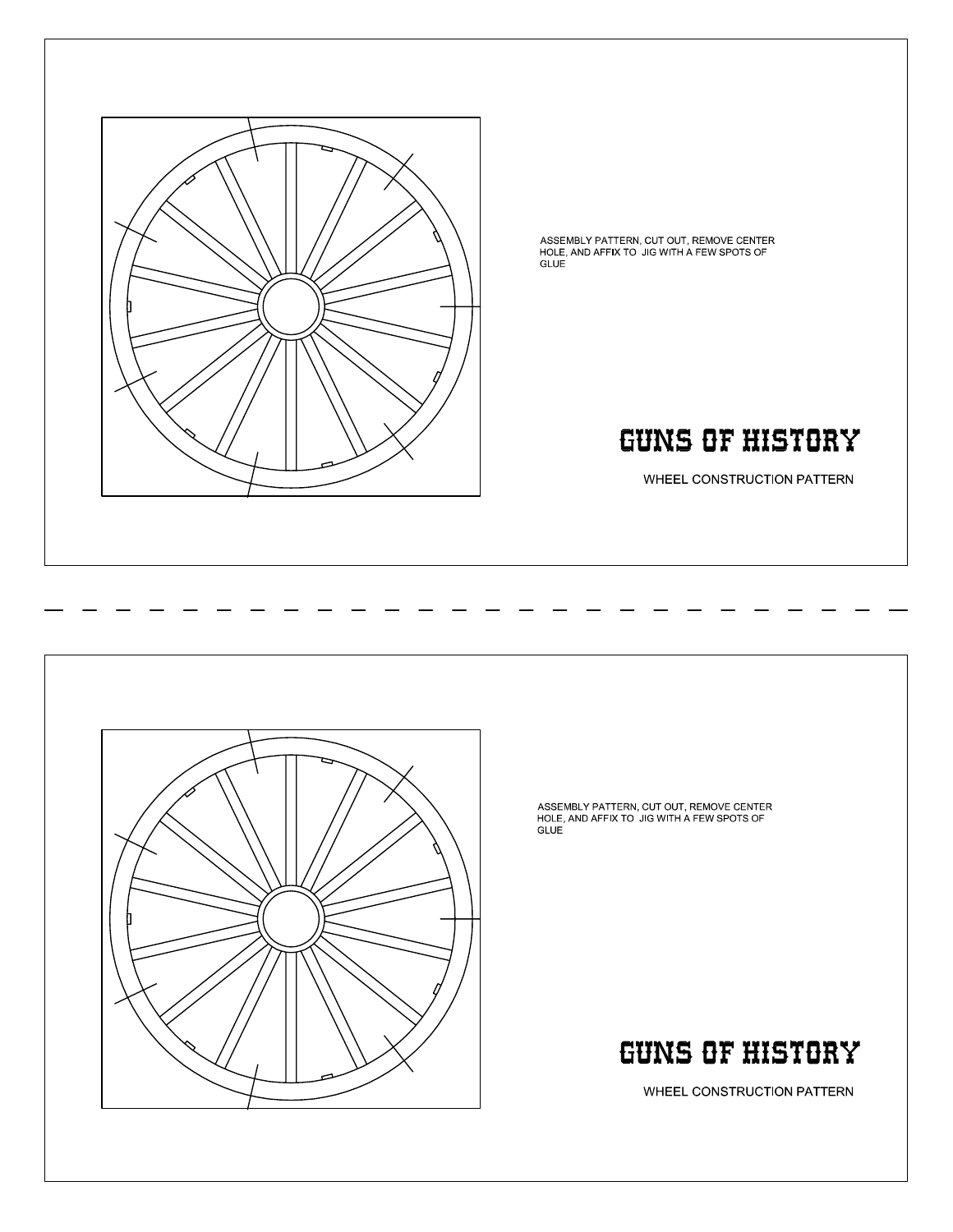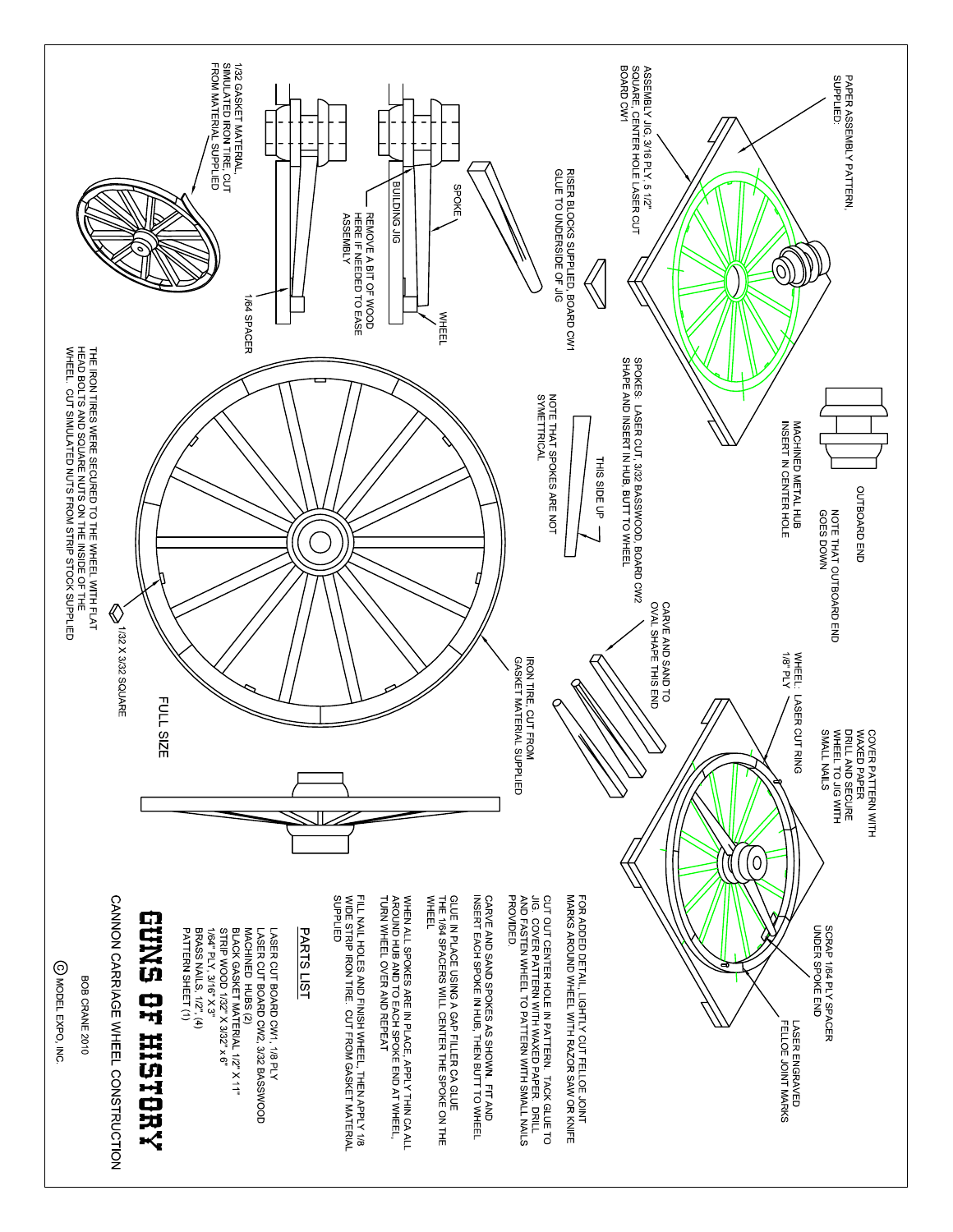

#### **WOOD CARRIAGE ASSEMBLY INSTRUCTIONS**

#### **AXLE (See Drawing #1)**

From WP 3332 5/16" x 5/16" x 3" cut piece 2-3/4" long. Sand two sides until piece fits snugly into notch on underside of trails. Find center at each end by marking two diagonals corner to corner and carefully drill a *3/16"* diameter hole 7/16" deep in each end.

Glue 3/16" diameter by 1-5/16" long brass rod in each end leaving 7/8" protruding.

Cut two strips of gasket material 1/8" wide and glue around ends of wooden axle.

• Optional. Drill a small blind hole in the center of each face. Cut nails to 1/8" long, retaining the heads and glue into holes.

#### **TRAILS (See Drawing #2)**

Three laser cut pieces will make up the trails. Left and right trails are 3/16" thick and center trail is  $1/8$ " thick.

Before any assembly, take the elevator screw and housing, file the screw head square to fit notch on the top of the center trail. Next — mark the top of the center trail for the hold-down pins of the elevator screw housing. 1/16" diameter holes will be drilled 1/8" deep after the trails have been laminated together.

Mark holes for rope cleats in center trail. File and sand the edges of the three trail pieces to remove laser burns where they will be visible after completion. Final sanding will be done after lamination. The left and right trails should be filed and sanded to the dimensions shown in the top view of the assembly, tapering so they are flush in the tow bar and skid. Carefully file the left and right trail ends so that the tow bar and skid can slide on after the trails are assembled.

Clamp left cheek to left trail using the axle for alignment making sure bottom edges are flush. Mark the holes in cheek onto the trail, disassemble and drill a blind hole in each location into trail.

**Note.** Only the two front holes in left trail.

Repeat procedure with right cheek and trail for three holes. Dry fit the various castings that will be attached to the trails making sure the holes are the correct size.

Glue the three trail pieces together using the axle to maintain alignment.

Sand top, bottom and front until all surfaces are level with each other.

Drill the holes for the elevating screw and housing pins and the rope cleats.

Cut two pieces 9/32" x 9/32" square from gasket material and glue one on each side of trails as shown. Drill small blind holes in four corners and glue in four cut off brass nails. Paint and glue bottom trail angle into position as shown.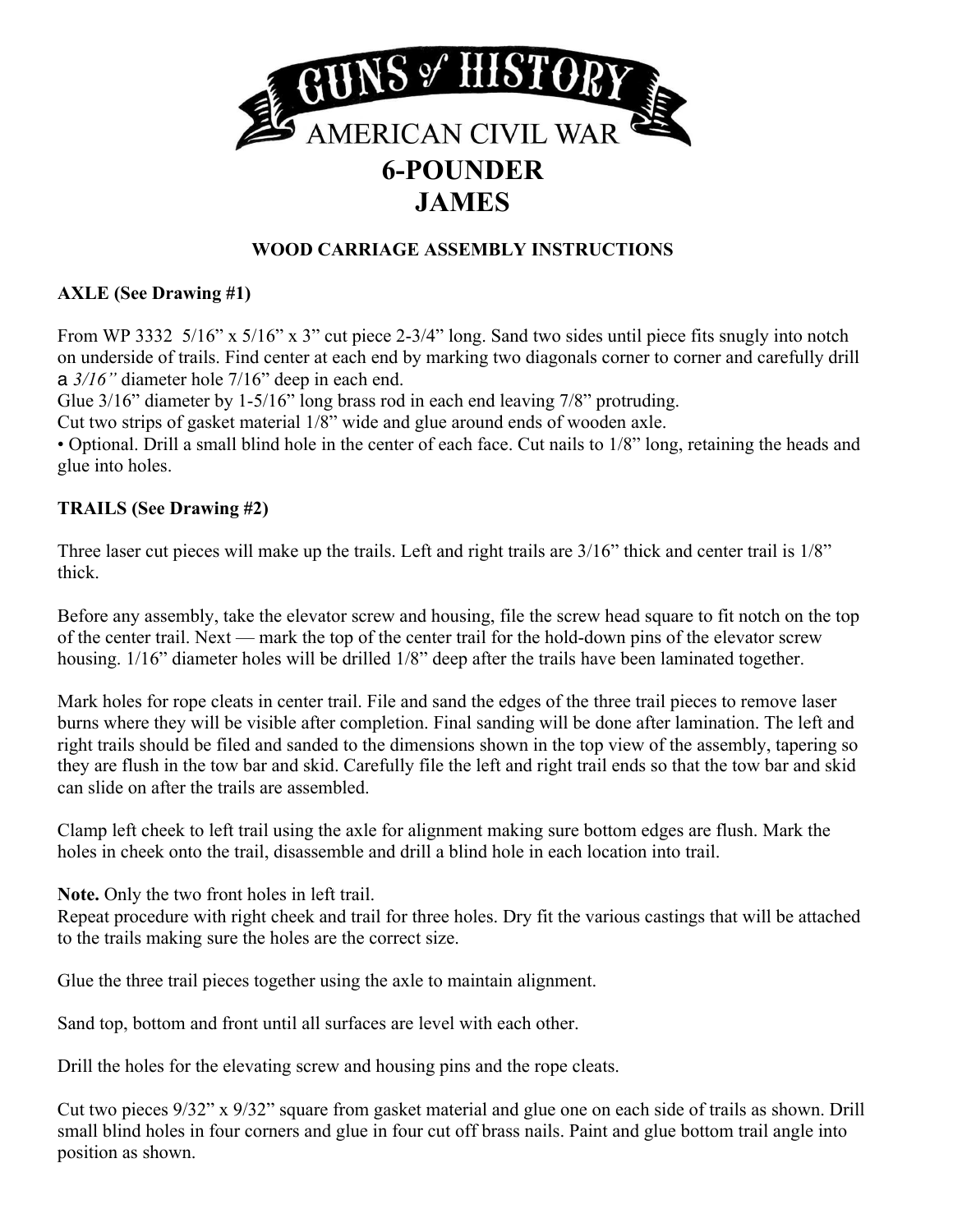#### **CHEEKS (See Drawing #1)**

File and sand the back edge of each cheek so it is half round. In outside faces, locate and drill blind holes for spike rings, cap chain posts and linstock. Check castings and file as necessary to fit.

 Lightly sand faces to remove laser burn marks. Edges can be sanded to remove loose material. It is not necessary to remove all black marks as edges will be covered.

Take 1/8" wide strips of gasket and, starting in front of axle notch, carefully glue to the edge of each cheek. At the trunnion notch press material into place with the 1/4" diameter trunnion until the glue has set. Continue to the back then cut and sand to the shape of the radius.

Glue another piece from the axle notch to the back on the bottom edge of the cheek and again sand to match the radius.

**Note:** Be sure to leave space on each side of axle notch to allow for side shackle installation.

Now drill blind holes for trunnion cap pins (two per cheek) and drift rods (five per cheek). Drill blind hole for piton in bottom of each cheek as shown.

Glue pieces of 16 gage brass wire into holes for cap chain posts, trunnion cap pins and drift rods. Allow approximately 3/32" to protrude at cap chain posts and trunnion cap pins andl/16" at drift rods. Glue square washers from gasket material on drift rods.

Glue three #6 washers to inside face of each cheek after painting them black. Center washers on drift pin holes.

**Optional**. On front face of each cheek drill six blind holes and insert cut off brass nails leaving heads exposed.

#### **WHEELS** (See Assembly Drawing)

Hubs should be painted before assembling the wheels. Spray hubs with aluminum primer then apply finish color of your choice.

Assemble both wheels in accordance with drawing instructions.

#### **ASSEMBLY**

Glue five drift pins of 16 ga. Brass wire into trails (2 left and 3 right). They should be long enough to extend approximately 1/16" beyond the outside face of the cheeks when assembled to the trails and axle. Glue a short piece of 16 gage brass wire in the back hole on the left trail extending 3/32" from the face of the trail.

Center axle in notch on trail assembly and glue. Finish all woodwork using satin varnish or finish of your choice. Slide each cheek onto the drift pins and glue into place. Glue square washers from gasket material on drift pins protruding through cheeks. Glue bottom trail angle into position as shown. Slide one #8 washer on each axle and glue. Install wheels on axles and glue cap and fid on each axle. Follow other directions enclosed to install all other castings, etc. in their respective positions.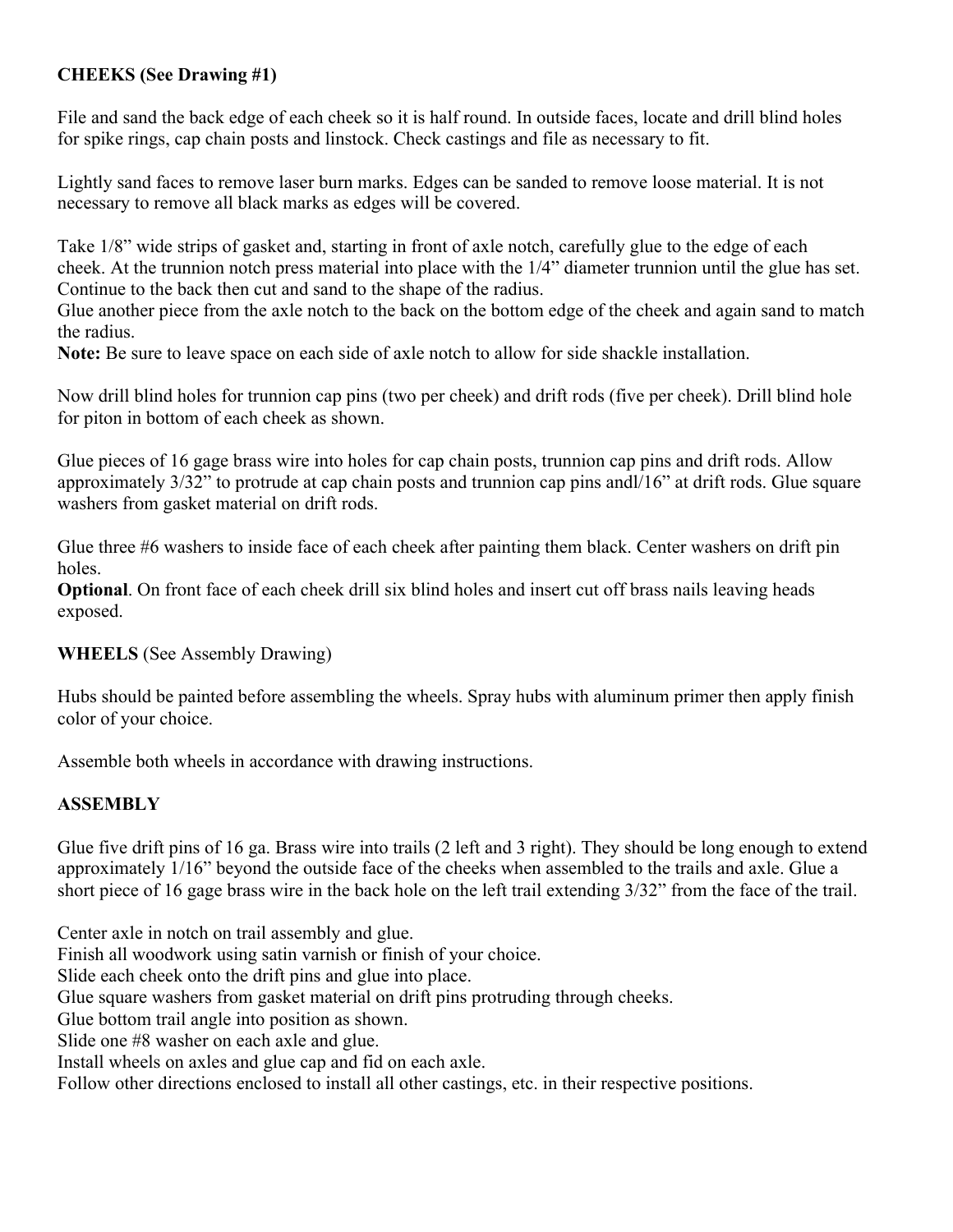### WOOD CARRIAGE #1







**FRONT** 

**INSIDE** 

**RIGHT CHEEK** 

**BLIND HOLE FOR PITTON INSIDE** 

**LEFT CHEEK**